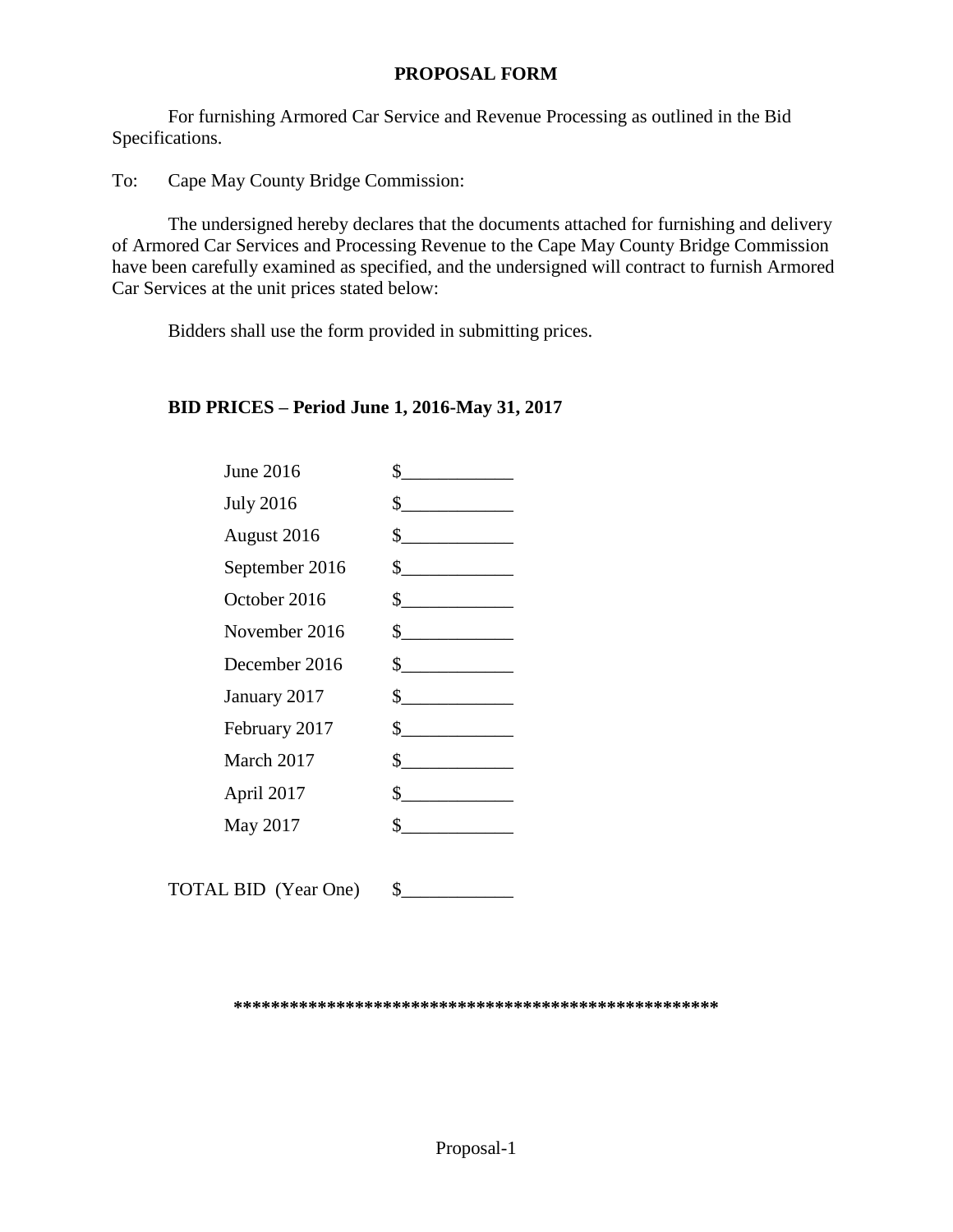#### **PROPOSAL FORM (continued)**

## **BID PRICES – Period June 1, 2017-May 31, 2018**

| <b>June 2017</b> | \$                          |
|------------------|-----------------------------|
| <b>July 2017</b> | $\frac{1}{2}$               |
| August 2017      | s                           |
| September 2017   | $\frac{\text{S}}{\text{S}}$ |
| October 2017     | $\frac{1}{2}$               |
| November 2017    | $\frac{1}{2}$               |
| December 2017    | $\frac{\text{S}}{\text{S}}$ |
| January 2018     | $\frac{\text{S}}{\text{S}}$ |
| February 2018    | $\frac{\text{S}}{\text{S}}$ |
| March 2018       | s                           |
| April 2018       | $\frac{\text{S}}{\text{S}}$ |
| May 2018         | S                           |
|                  |                             |

TOTAL BID (Year Two)  $\quad \$ 

**\*\*\*\*\*\*\*\*\*\*\*\*\*\*\*\*\*\*\*\*\*\*\*\*\*\*\*\*\*\*\*\*\*\*\*\*\*\*\*\*\*\*\*\*\*\*\*\*\*\*\*\***

The undersigned proposes to furnish and deliver the Armored Car Services and Revenue Processing pursuant to the bid specification and made part hereof:

\_\_\_\_\_\_\_\_\_\_\_\_\_\_\_\_\_\_\_\_\_\_\_\_\_\_\_\_\_\_\_\_\_\_\_\_\_\_\_\_\_\_\_\_\_\_\_\_\_\_\_\_\_\_\_\_\_\_\_\_\_\_\_\_\_

\_\_\_\_\_\_\_\_\_\_\_\_\_\_\_\_\_\_\_\_\_\_\_\_\_\_\_\_\_\_\_\_\_\_\_\_\_\_\_\_\_\_\_\_\_\_\_\_\_\_\_\_\_\_\_\_\_\_\_\_\_\_\_\_\_

Proposal Amount for Year One (June 1, 2016 – May 31, 2017)

Amount in words

 $\frac{1}{2}$ Amount in numbers

Proposal Amount for Year Two (June 1, 2017 – May 31, 2018)

Amount in words

 $\frac{1}{2}$ Amount in numbers